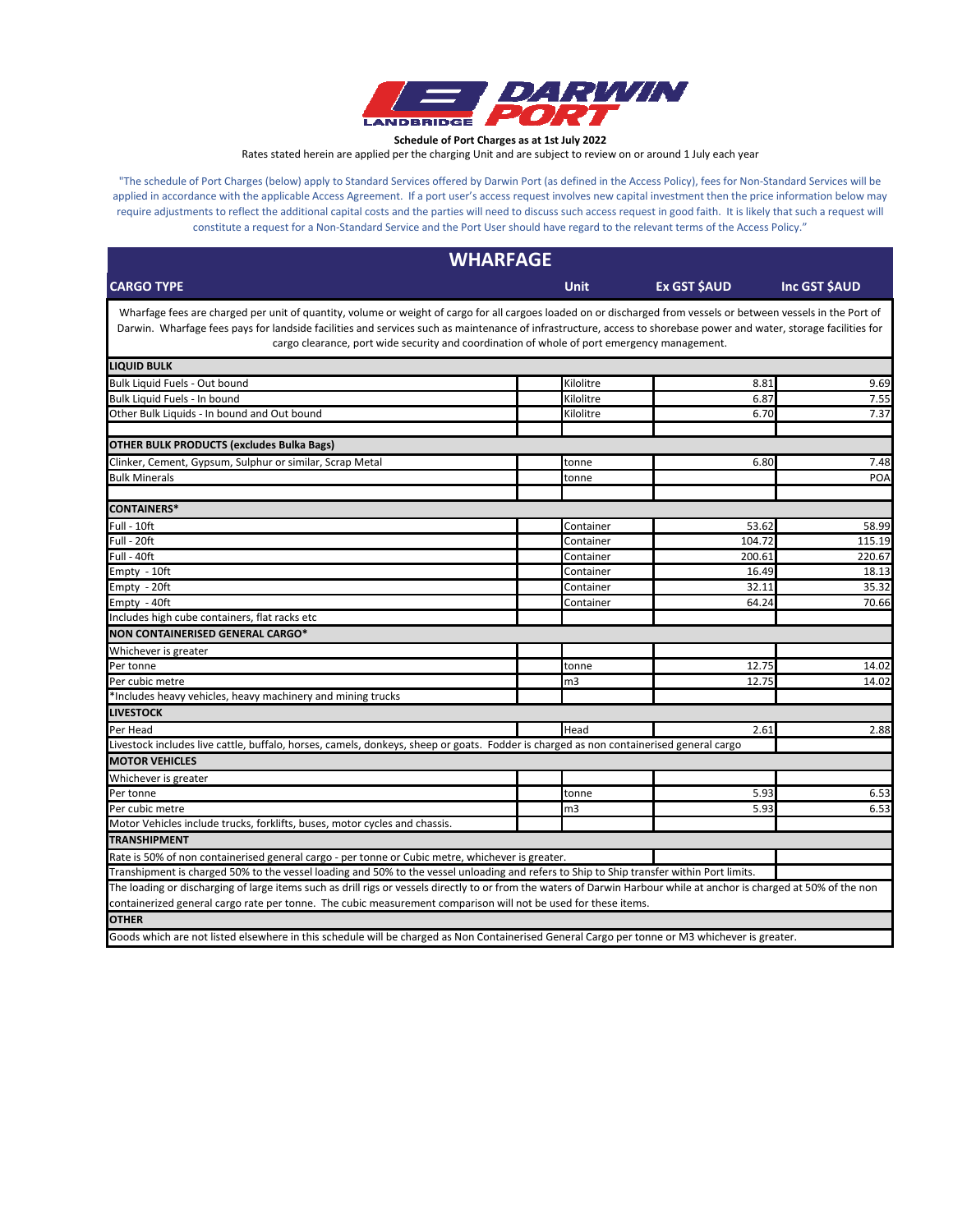

## **PORT DUES**

Unit **Ex GST \$AUD** Inc GST \$AUD

*Port Dues is a fee for the provision and maintenance of shipping channels for use by vessels in Darwin Harbour, harbor control services and navigational aids. Port dues are charged to commercial vessels per visit on the gross tonnage GT.*

| Vessels < or= 1,000 GT or Coastal Barges servicing NT Communities with < or= 1000 GT*                   |  | Per call | 200.30 | 220.33 |
|---------------------------------------------------------------------------------------------------------|--|----------|--------|--------|
| Vessels > 1,000 GT - rate per GT                                                                        |  | G1       | 0.2497 | 0.2747 |
| Bladin Channel* Large Vessel Levy (> 20,000)                                                            |  |          | 0.0343 | 0.0378 |
| * To the east of Beacon-B03.                                                                            |  |          |        |        |
| Coastal Barges that are frequent callers are capped at the rate equivalent to 10 vessel calls per year. |  |          |        |        |

## **BERTHAGE AND MOORINGS**

|                                                                                                                                                                    | <b>Unit</b>  | Ex GST \$AUD | Inc GST \$AUD |
|--------------------------------------------------------------------------------------------------------------------------------------------------------------------|--------------|--------------|---------------|
| Berthage is a time-based fee charged for the use of berths for the purpose of loading or discharging cargo and passengers, lay up or other purpose approved by     |              |              |               |
| Darwin Port. A fixed charge per visit applies plus daily per GT charge. One day minimum charge applies at all Darwin Port wharves and pontoons*.                   |              |              |               |
| Berthage at East Arm Wharf, Fort Hill Wharf                                                                                                                        |              |              |               |
| Fixed charged                                                                                                                                                      | Per call     | 2,285.73     | 2,514.31      |
| Daily charge per GT                                                                                                                                                | GT           | 0.3371       | 0.3708        |
| <b>Moorings and Anchorage</b>                                                                                                                                      |              |              |               |
| <b>Kitchener Bay</b>                                                                                                                                               | <b>MONTH</b> | 251.75       | 276.92        |
| Anchorage fees within Darwin Harbour - daily charge per GT, a day's minimum                                                                                        |              |              |               |
| charge applies                                                                                                                                                     | GT           | 0.1088       | 0.1197        |
| * A day equals a 24 hour period from when the first line a shore from the vessel is secured and finishes when the last line from the vessel is cast off.           |              |              |               |
| <b>PILOTAGE</b>                                                                                                                                                    |              |              |               |
|                                                                                                                                                                    | <b>Unit</b>  | Ex GST \$AUD | Inc GST \$AUD |
| Pilotage charge is a fee for piloting a vessel to or from a safe berthing or anchor position upon entry and departure from the Darwin Harbour as well as for inner |              |              |               |
| harbour movements. Pilotage charge includes the provision of pilot transfer vessel.                                                                                |              |              |               |
| <b>PILOTAGE INWARD</b>                                                                                                                                             |              |              |               |
| Per pilotage movement*                                                                                                                                             |              |              |               |
| Vessels < or = 2,500 GT - Fixed Minimum charge                                                                                                                     | Per movement | 954.79       | 1,050.26      |
| Vessels > 2,500 up to 4,500 GT - Fixed charge                                                                                                                      | Per movement | 1,193.49     | 1,312.84      |
| Vessels > 4,500 GT - Minimum Charge plus rate per GT                                                                                                               | GT           | 0.1735       | 0.1908        |
| <b>PILOTAGE OUTWARD</b>                                                                                                                                            |              |              |               |
| Per pilotage movement*                                                                                                                                             |              |              |               |
| Vessels < or = 2,500 GT - Fixed Minimum charge                                                                                                                     | Per movement | 954.79       | 1,050.26      |
| Vessels > 2,500 up to 4,500 GT - Fixed charge                                                                                                                      | Per movement | 1,193.49     | 1,312.84      |
| Vessels > 4,500 GT - Minimum Charge plus rate per GT                                                                                                               | GT           | 0.1735       | 0.1908        |
| <b>ADDITIONAL PILOTAGE MOVEMENTS</b>                                                                                                                               |              |              |               |
| Pilot services to move vessels between berths or from berth to anchor and vice versa                                                                               |              |              |               |
| Vessels < $or = 2,500 GT$                                                                                                                                          | Per movement | 716.09       | 787.70        |
| Vessels > 2,500 up to 4,500 GT                                                                                                                                     | Per movement | 954.79       | 1,050.26      |
| Vessels $> 4,500$ GT                                                                                                                                               | Per movement | 1,193.49     | 1,312.84      |
| * A pilotage movement is the whole pilotage task commencing from when a Pilot boards the vessel and ends on disembarkation of the pilot.                           |              |              |               |
| Where a pilotage movement within Darwin Harbour exceeds 5 hours, the rate is to be agreed.                                                                         |              |              |               |
| PILOT EXEMPTIONS                                                                                                                                                   |              |              |               |
| Exempt Vessel Charge - where a valid Pilot Exemption Certificate (PEC) is held by                                                                                  |              |              |               |
| vessel master. This charge relates to the administration of the PEC Master records in                                                                              |              |              |               |
| the Port Management System and the operational checks that are required each                                                                                       | Per call     | 220.33       | 242.37        |
| time a PEC Master exercises his or her right to use their PEC.                                                                                                     |              |              |               |
|                                                                                                                                                                    |              |              |               |
| PILOT DETENTION AND CANCELLATION                                                                                                                                   |              |              |               |
| Detention of Pilot for a period > 1/2 hr - charged at 25% of the standard pilotage for each successive half hour block.                                            |              |              |               |

Cancellation of Pilot at less than 2 hours notice - charged at 80% of the standard pilotage charge applicable for the movement.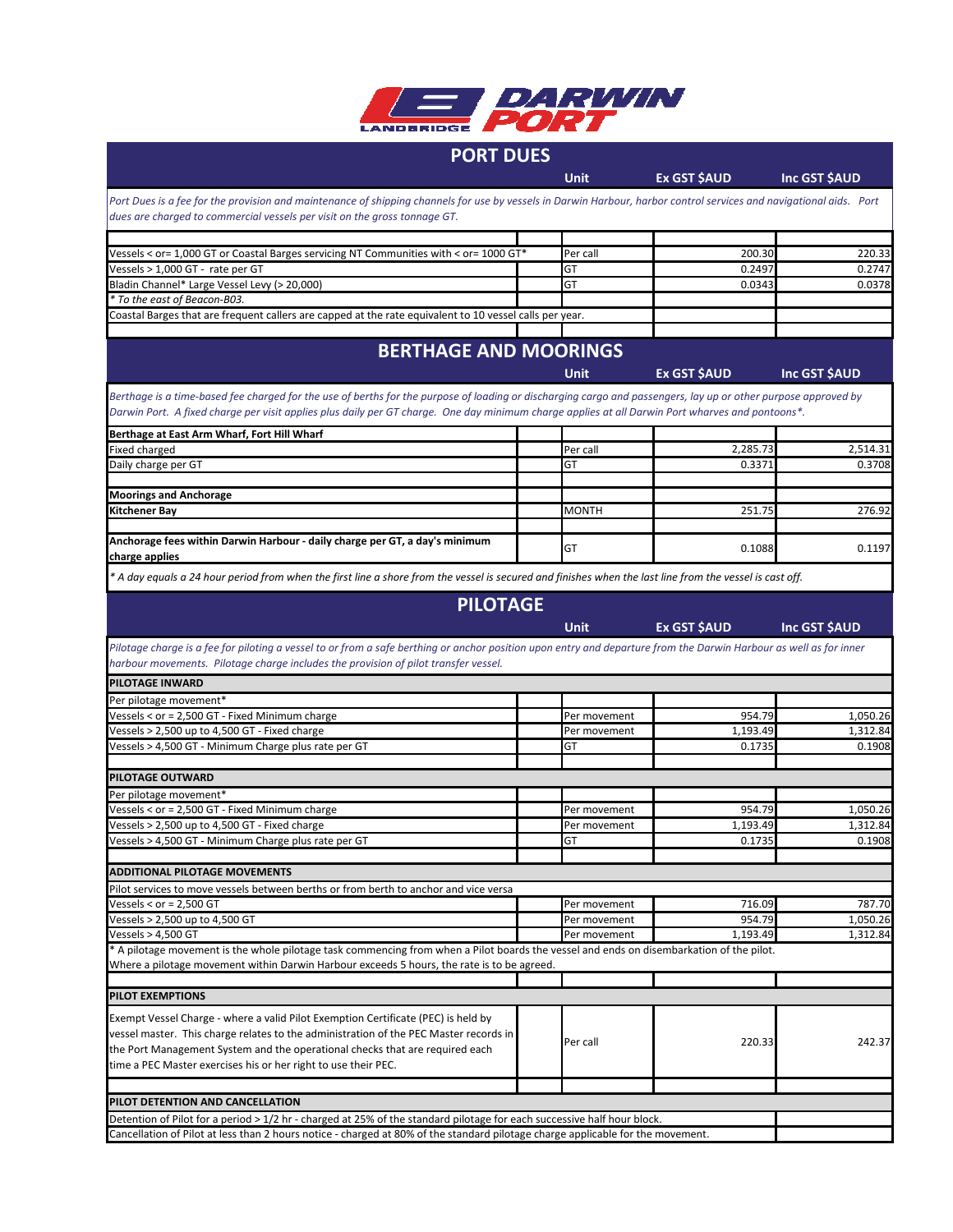

## **MISCELLANEOUS CHARGES**

|                                                                                                                                                                            | <b>Unit</b>       | <b>Ex GST \$AUD</b> | Inc GST \$AUD |
|----------------------------------------------------------------------------------------------------------------------------------------------------------------------------|-------------------|---------------------|---------------|
| <b>BUNKER LEVY</b>                                                                                                                                                         |                   |                     |               |
| Bunker levy is charged to the Supplier of fuel to vessels using port facilities on a per litre basis. The levy is charged for the provision of fuelling infrastructure and |                   |                     |               |
| maintenance as well as the cost of maintaining fire fighting systems and capabilities.                                                                                     |                   |                     |               |
| <b>Bunker Levy</b>                                                                                                                                                         | litre             | 0.0095              | 0.0104        |
|                                                                                                                                                                            |                   |                     |               |
| <b>DARWIN PORT INDUCTION ACCESS FEES</b>                                                                                                                                   |                   |                     |               |
| The fee is charged to recover the cost of port induction processes and card production                                                                                     |                   |                     |               |
| <b>New Application</b>                                                                                                                                                     | Valid for 2 years | 75.00               | 82.50         |
| Renewal                                                                                                                                                                    | Valid for 2 years | 75.00               | 82.50         |
| Replacement of Lost Card                                                                                                                                                   |                   | 30.00               | 33.00         |
| PROFESSIONAL SERVICES FOR ASSISTANCE WITH PROJECT OR UNUSUAL CARGO MOVEMENT ADVICE AND OIL SPILL AND INCIDENT MANAGEMENT                                                   |                   |                     |               |
| Port Management or Pilot professional input when requested.                                                                                                                | Hour              | 262.55              | 288.81        |
| Other Port personnel are charged at Port Labour rate plus administration fee of 17%                                                                                        |                   |                     |               |
| <b>ELECTRICITY AND WATER</b>                                                                                                                                               |                   |                     |               |
| Charged on consumption at the rate set by the Darwin Port contracted water and electricity supplier.                                                                       |                   |                     |               |
| <b>Electricity Connection</b>                                                                                                                                              | Per connection    | 133.54              | 146.89        |
| <b>Electricity Adaptor</b>                                                                                                                                                 | Per day           | 20.03               | 22.04         |
| <b>Water Connection</b>                                                                                                                                                    | Per connection    | 133.54              | 146.89        |
| <b>WASTE HANDLING</b>                                                                                                                                                      |                   |                     |               |
| <b>Domestic Waste</b>                                                                                                                                                      |                   |                     |               |
| Per Skip Bin                                                                                                                                                               | $3m3$ Bin         | 161.12              | 177.23        |
| <b>OIL SPILL CLEAN UP COST</b>                                                                                                                                             |                   |                     |               |
| Charged on the basis of full cost recovery plus administration fee. Port's plant and equipment is charged at the full hire rate                                            |                   |                     |               |
| <b>SECURITY CHARGE</b>                                                                                                                                                     |                   |                     |               |
| Charged per number of security personnel provided per day and applies to any vessels berthed alongside which requires security                                             |                   |                     |               |
| Security Personnel - per person                                                                                                                                            | Per hour          | 133.54              | 146.89        |
| NON PORT CRANES OPERATING ON EAST ARM AND FORT HILL WHARVES                                                                                                                |                   |                     |               |
| Private operators providing crane services to stevedores or any other businesses at EAW and FHW will be charged an access fee as follows:                                  |                   |                     |               |
| All cranes.                                                                                                                                                                | Per dav           | 36.06               | 39.66         |